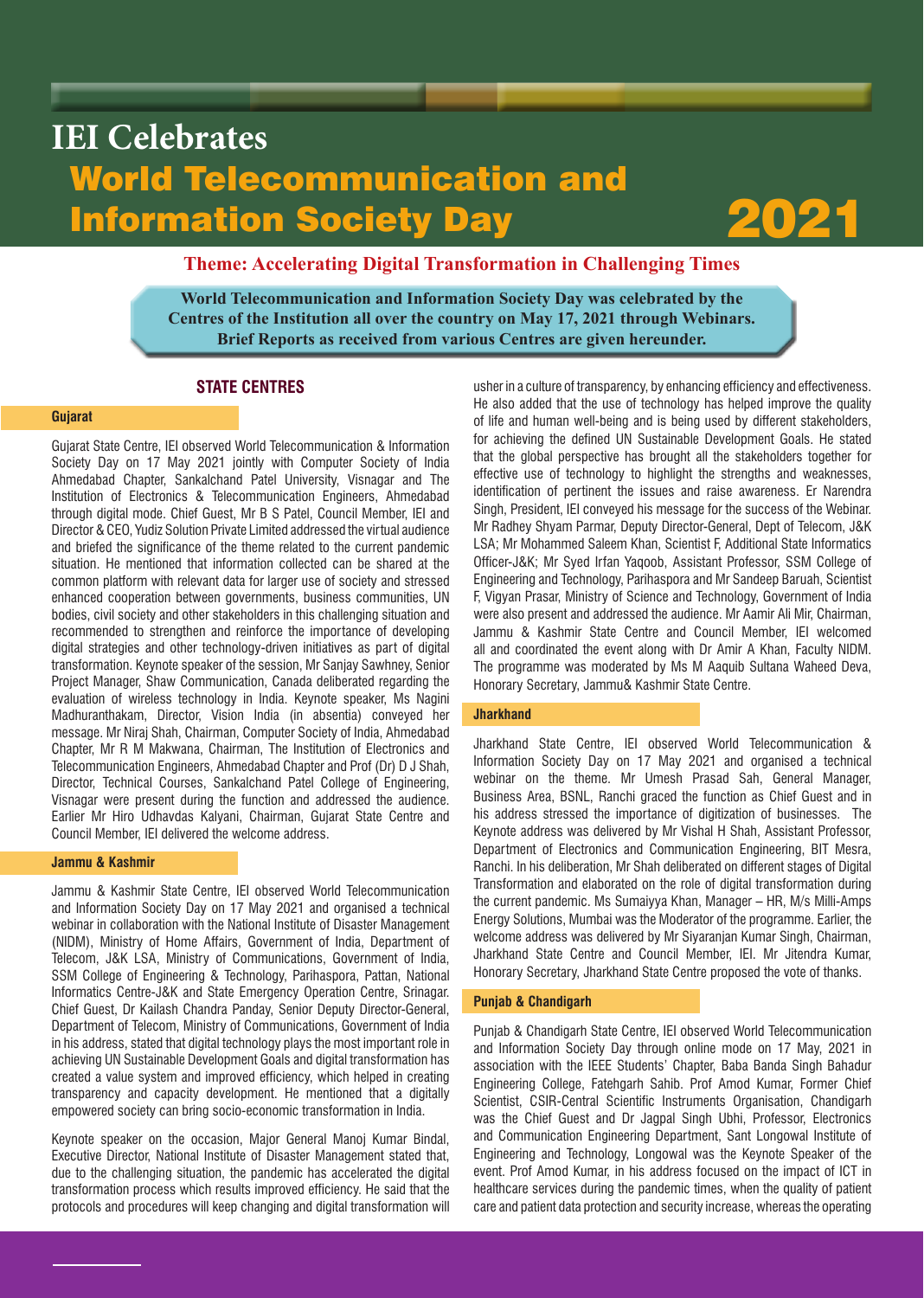and administrative overhead reduced. He mentioned the role of digital platforms to combat infectious diseases and, also to build a more resilient society during this period of crisis. Dr Jagpal Singh Ubhi in his lecture mentioned the role of information and communication technologies (ICTs) in providing necessary support to the society from different perspectives. He also mentioned that the rollout of 5G technology would be a catalyst to the digital revolution and added the underlying challenges to implement 5G services. Earlier, Mr Sukhvir Singh Mundi, Chairman, Punjab& Chandigarh State Centre and Council Member, IEI welcomed the guests and participants and told that the celebration of World Telecommunications day aims for making information and communication easily accessible to people living in remote parts and rural areas of the world and also bridge the gap in society, economies and the digital divide.

#### **Uttar Pradesh**

Uttar Pradesh State Centre, |IEI observed World Telecommunication & Information Society Day on 17 May 2021 in association with Babu Banarasi Das Northern India Institute of Technology (BBDNIIT), Lucknow, and organised a technical webinar on the theme of the day. On the occasion, Chief Guest, Prof (Dr) V K Singh, Director (Engineering), Babu Banarasi Das Northern India Institute of Technology, Lucknow emphasized the importance of communication and information technology in the economic and social development of the country. Keynote Speaker, Prof (Dr) Praveen Shukla, Head of IT Department, BBDNIIT, Lucknow discussed in detail the use of telecommunication and artificial intelligence in health care sector and the role of drones and robots in dealing with Covid. He further highlighted the importance of telemedicine with special reference to Covid-19. Mr V B Singh, Chairman, Civil Engineering Division Board and Council Member, IEI moderated over the session and discussed in detail the contribution of Information Technology and Artificial Intelligence in dealing with Corona menace. Earlier, Mr Rajesh Kumar Trivedi, Chairman, Uttar Pradesh State Centre and Council Member, IEI welcomed all the participants of the webinar. At the end of the function, Mr Prabhat Kiran Chaurasia, Honorary Secretary, Uttar Pradesh State Centre, proposed the vote of thanks.

#### **Rajasthan**

Rajasthan State Centre, IEI observed World Telecommunication & Information Society Day on 17 May 2021 and organised a technical webinar on the theme. Panellist, Mr Gunjan Saxena, Deputy Director-General, Department of Telecommunication, Rajasthan deliberated lecture on the theme very efficiently and explores different avenues of digital transformation, 5G standards, Spectrum-3GPP 5G, New Radio two frequency bands, IoT and Big Data. Earlier, Mr Sajjan Singh Yadav, Chairman, Rajasthan State Centre and Council Member, IEI welcomed the audience and Mr Mahendra Kumar Chauhan, Honorary Secretary, Rajasthan State Centre, IEI conveyed the vote of thanks at the end of the session.

# **LOCAL CENTRES**

#### **Ahmednagar**

Ahmednagar Local Centre, IEI observed World Telecommunication and Information Society Day on 17 May 2021 in association with Rayat Shikshan Sanstha's Karmaveer Bhaurao Patil College of Engineering, Satara and organized a technical webinar on the theme. Keynote Speaker, Prof (Dr) Bhalchandra B Godbole, Former Dean, Academics, KBP College of Engineering, Satara delivered keynote address on the theme. During deliberation, Prof Godbole explained various forms of digitalization, applications of digitalization in various fields, including industries, information technology, communications, etc. He mentioned that with the advent of high-speed technology at low cost, the means of communication has massively changed which added values to the business and customer relations. Earlier, Mr Sangam Sinha, Chairman, Ahmednagar Local Centre, IEI delivered the welcome address and highlighted the advantages and benefits of automation and digital revolution.

#### **Bareilly**

Bareilly Local Centre, IEI observed World Telecommunication and Information Society Day on 17 May 2021 in association with Rajshree Institute of Management & Technology, Bareilly and organized a technical webinar on the theme. Panellists, Ms Tulika Agarwal, Academic Advisor and Dr Pankaj Sharma, Director, Rajshree Institute of Management & Technology, Bareilly deliberated lectures on the theme of the day and explained that information and communication technologies emerged as the backbone to help humanity deal with any crisis. The event started with the welcome address delivered by Mr Sudhir Kumar Gupta, Chairman, Bareilly Local Centre. Mr L S Maurya, Mr B S Bajwa, Mr K B Agrawal, Mr S C Sundrani and Dr Raveesh Agarwal also shared their views and experience on the topic. Mr Mahendrakumar. Agarwal, Honorary Secretary, Bareilly Local Centre proposed the vote of thanks.

# **Bathinda**

Bathinda Local Centre, IEI observed World Telecommunication and Information Society Day on 17 May 2021 in collaboration with Yadavindra College of Engineering, Talwandi Sabo, Bathinda and organized a technical webinar on the theme. Chief Guest of the event, Prof (Dr) T S Kamal, Council Member, IEI deliberated on the theme and mentioned the need to move forward with the goals set by the International Telecommunication Union (ITU) for the year 2030. On the occasion, Mr Sukhvir Singh Mundi, Chairman, Punjab & Chandigarh State Centre and Council Member, IEI was the Guest of Honour. Keynote Speaker on the occasion, Ms Manpreet Kaur, Assistant Professor, Department of Electronics and Communication Engineering, Yadavindra College of Engineering delivered lecture on the theme. Earlier, Dr Jagtar Singh, Chairman, Bathinda Local Centre and Council Member, IEI welcomed the members and distinguished Guests. Mr J S Deol, Honorary Secretary, Bathinda Local Centre, IEI proposed the vote of thanks.

### **Belapur**

World Telecommunication & Information Society Day was observed by Belapur Local Centre of the Institution on 17 May 2021 through online mode. Speaker of the event, Mr Biswa Das, R&D Team Manager, Process Automation Digital, ABB deliberated lecture on the theme of the day and explained the present and future prospects of the digital transformation from the industrial point of view. He also highlighted the upcoming opportunities in this field. The program started with welcome address delivered by Dr Mohan Balwant. Dagaonkar, Council Member, IEI. Vote of thanks was delivered by Dr Samir Chandrakant Nimkar, Honorary Secretary, Belapur Local Centre.

#### **Bokaro Steel City**

Bokaro Steel City Local Centre, IEI observed world Telecommunication and Information Society Day on 17 May 2021 and organised a technical webinar on the theme. Chief Guest of the event, Mr B K Sartepe, Chief General Manager, C A & Communication, SAIL, Bokaro Steel Plant inaugurated the webinar. In his address, he spoke about the transformation of telecommunication system for the past decades, and the tremendous accelerated progress of the fifth Generation Mobile Network and stated that engineers should learn about the applications of digital transformation to control manpower, maintenance and enhance productivity. Keynote Speaker, Mr N P Srivastava, General Manager, Environment, SAIL, Bokaro Steel Plant spoke about the importance of telecommunication in the present pandemic situation which has gone up manifold. Earlier, Mr Yogendra Nath Singh, Chairman, Bokaro Steel City Local Centre, IEI welcomed dignitaries and members joining the webinar and stated about the importance of celebration of the day and urged the engineers to extend the digital facilities to the remote places of villages worldwide to achieve UN Sustainable Development Goal 2030. Mr Jayant Kumar, Deputy Manager, Telecommunication Department, SAIL, Bokaro Steel Plant presented paper on the topic '5<sup>th</sup> Generation of Mobile Technologies' and Mr Y S N Reddy, Manager, Telecommunication, SAIL, Bokaro Steel Plant on the topic 'Driving digital transformation through Artificial Intelligence'.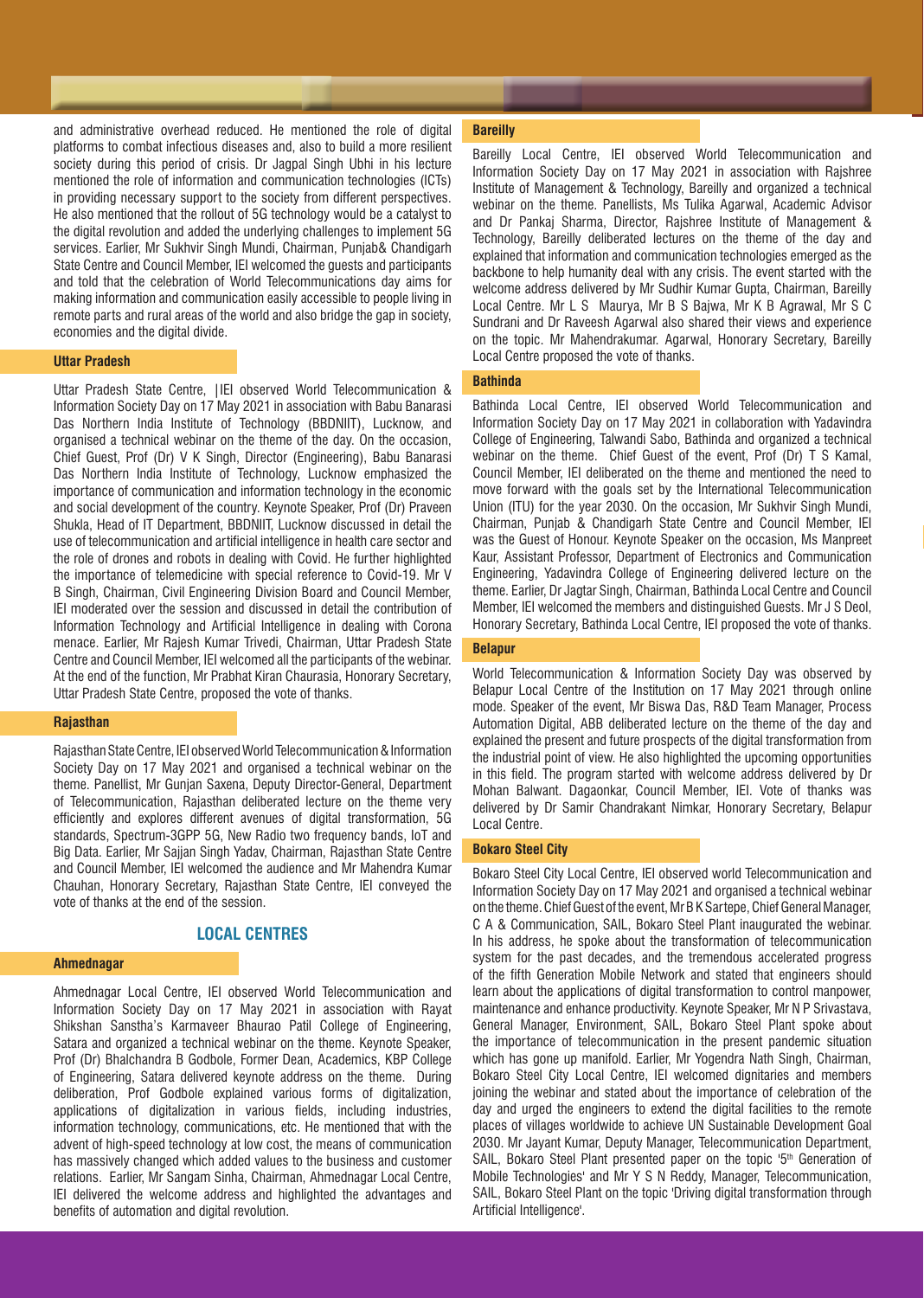#### **Faridabad**

Faridabad Local Centre, IEI observed World Telecommunication & Information Society Day on 15 May 2021 through the digital platform. Eminent Panellists namely Dr Charu Virmani, Associate Professor, Department of Computer Science Engineering, Manav Rachna International Institute of Research and Studies (MRIIRS) Faridabad; Mr Shailender Kumar, Group Manager, Broadcast Operations, Zee Entertainment Enterprise Limited and Dr Shruti Vashist, HoD & Dean Students Welfare, Department of Electronics & Communication Engineering, Manav Rachna University, Faridabad graced the event with their extremely enlightening and informative deliberations. Dr Charu Virmani, in her lecture, explained the functional aspects of routed optical networking. Mr Shailender Kumar presented his lecture on the topic 'Evolution in Technologies'. Dr Shruti Vashist presented her lecture on the topic 'Digital Transformation. Dr Rajender Kumar, Associate Professor, Manav Rachna International Institute of Research and Studies moderated the session. Mr Sandeep Handa, Chairman, Faridabad Local Centre, IEI in his opening address stated that During the COVID-19 pandemic, information and communication technologies (ICTs) played an important role in the continued functioning of societies and minimize inequalities between and within countries and the pandemic also highlighted the need for accelerating digital transformation. Mr Kuldip Raj Gupta, Honorary Secretary, Faridabad Local Centre concluded the session with vote of thanks.

# **Gorakhpur**

Gorakhpur Local Centre, IEI observed World Telecommunication & Information Society Day on 22 May 2021 and organised a technical webinar on the theme of the day. Mr V B Singh, Council Member and Chairman, Civil Engineering Division Board, IEI, Mr Rajesh Kumar Trivedi, Council Member & Chairman, Uttar Pradesh State Centre, IEI and Mr Prabhat Kiran Chaurasia, Honorary Secretary, Uttar Pradesh State Centre, IEI graced the occasion with their august presence. Prof Sanjay Kumar Soni, Department of Electronics & Communication Engineering, Madan Mohan Malviya University of Technology, (MMMUT), Gorakhpur & Ms Deepti Ojha, Head of Department, Department of Electronics & Communication Engineering, Institute of Technology and Management (ITM), GIDA, Gorakhpur were present on the occasion as speakers. Prof. Soni, in his address, briefed about the history of telecommunication and the generation of Cellular Technology. Prof Soni further explained role of IoT, IoMT and Artificial Intelligence and explained the application of drone in the agriculture sector. Ms Ojha deliberated on cyber security, MATLAB and image processing and the achievement of the digital world. The speaker mentioned that building online presence with the right mix of technology, content and marketing is essential to survive in the new world. Earlier, Mr Dhirendra Chaturvedi, Chairman, Gorakhpur Local Centre, IEI welcomed the speakers and audience. Mr Ved Prakash Gupta, Honorary Secretary, Gorakhpur Local Centre proposed the vote of thanks.

#### **Jamshedpur**

Jamshedpur Local Centre observed World Telecommunication and Information Society Day on 17 May 2021 and organised a technical webinar on the theme. Keynote Speaker on the occasion, Mr Jeet Banerjee, Assistant Professor, Department of Electronics and Communication Engineering, School of Engineering and Technology, Adamas University, Kolkata covered various aspects of ICT including 'what, how and when' of Digital Transformation, methods and strategies to implement digital transformations in organizations, the disruptive forces enabling digital transformations, IoT and Cloud Computing in specific and about the impact of implementing digital transformations in organizations. The function was started with the welcome address, delivered by Mr Anurag Saxena, Chairman, Jamshedpur Local Centre. He also spoke about the importance of the day and introduced the theme of the day to the audience. The function was concluded with the vote of thanks by Mr Pravesh Kumar Dhawan, Honorary Secretary, Jamshedpur Local Centre.

#### **Kanpur**

Kanpur Local Centre, IEI observed World Telecommunication & Information Society Day on 17 May 2021 jointly with The Institution of Electronics & Telecommunication Engineers, Kanpur Centre, The Institution of Electrical and Electronics Engineers (IEEE), UP Section, Department of Computer Science & Engineering, Harcourt Butler Technical University (HBTU), Kanpur and Incubation Hub, Harcourt Butler Technical University, Kanpur on the theme of the day through online mode. Prof Samsher, Vice-Chancellor, HBTU, Kanpur graced the function as Chief Guest. Dr Jayakumar S, Consultant, Digital Signal Processing IoT / DL was the theme speaker on this occasion and delivered lecture on the theme, covering major aspects of Digital Transformation. Dr Devi Prasad Shetty deliberated on the role of IoT, AI and Deep Learning Algorithm in healthcare services. Prof (Dr) J Ramkumar, Chairman, Kanpur Local Centre delivered the welcome address.

#### **Kattankulathur**

Kattankulathur Local Centre of the Institution observed World Telecommunication & Information Society Day on 18 May 2021 and organised a technical webinar on the theme of the day. The Speaker of the session, Mr S Saravanan, Chief Technology Officer, Bharti Airtel explained digital transformation, digital paradoxes, digital capability which the telecommunications can operate with and digital governance. Earlier, Prof (Dr) P T Ravichandran, Chairman, Kattankulathur Local Centre, IEI welcomed the dignitaries and participants, present in the webinar. Dr (Ms) S Dhanalakshmi, Honorary Secretary, Kattankulathur Local Centre proposed the vote of thanks.

### **Meerut**

Meerut Local Centre, IEI observed World Telecommunication and Information Society Day on 17 May 2021 by organizing a technical webinar on the theme of the day. Keynote Speaker during the session, Mr Neeraj Joshi, Assistant Professor, Department of Electronics and Communication Engineering, Meerut Institute of Engineering and Technology discussed Artificial Intelligence and its applications in the industry & daily life and explained in details, application of IoT in smart homes, smart city, self-driven cars, retail shops, farming, wearable, smart grids, industrial internet, telehealth and smart supply chain management. Mr Joshi also discussed different issues on digital governance, e-learning and digital divide and their implications. Earlier, Mr Rajneesh Kumar, Chairman, Meerut Local Centre, IEI welcomed all and highlighted the importance of the day. The event was concluded with the vote of thanks by Mr Mohan Lal Jain, Honorary Secretary, Meerut Local Centre, IEI.

#### **Neyveli**

Neyveli Local Centre, IEI observed World Telecommunication & Information Society Day on 17 May 2021 and organised a technical webinar on the theme. Chief Guest, Mr R Rajasekaran, Sonos, USA, CMC (India), Texas Instruments, Broadcom, Huawei, QuickLogic, deliberated lecture on the theme and explained the fundamental blocks of digitization, the present status of digitization and how fast it is accelerating. The speaker deliberated on data generation, data processing, data communication and data consumption. He further explained the communication trends prevailing today and projecting the future in this regard. Further, he touched upon few fundamentals on communication and in that flow briefed about the most important things and described digital communication, Entropy, Cannel capacity, etc. He continued with the recent trends in IT and communication, which include Cloud computing, Data Analytics, IoT, Edge Computing, Neural Network and AI, etc. Before concluding, he explained, how Artificial Intelligence Machines are taking over with exponential growth on the technologies of sensing, Big Data and Machine Learning. Earlier, Mr A Sekar, Honorary Secretary, Neyveli Local Centre, IEI welcomed the Chief Guest, participants briefed about the World Telecommunication & Information Society Day and at the end, after summarizing the deliberation, proposed the vote of thanks.